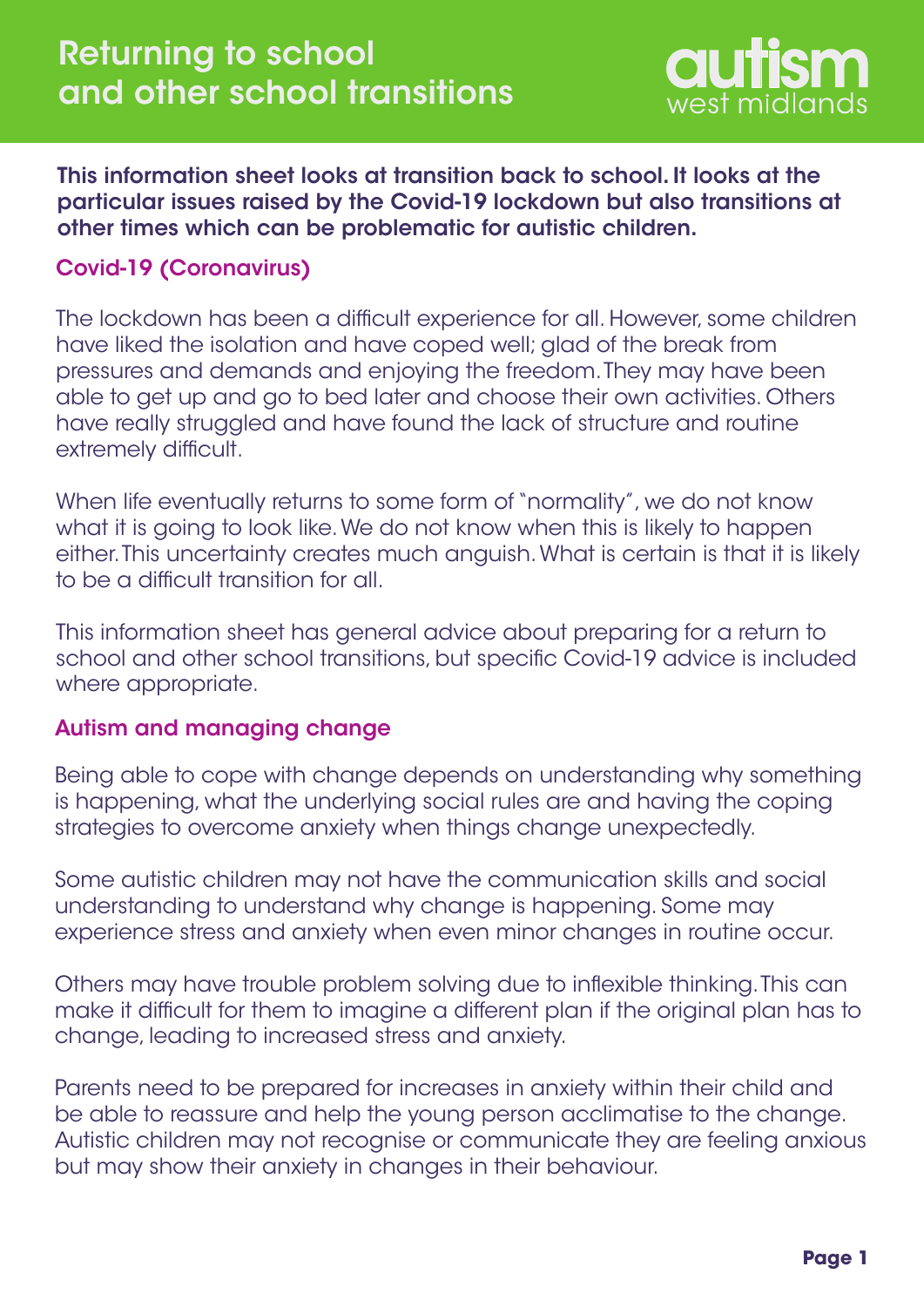

Signs that you can look for that show your child may be feeling anxious include:

- **Withdrawn** •
- **Clingy** •
- Crying
- Wetting themselves or the bed
- Tummy ache
- Feeling sick
- Arguing or verbal aggression •
- Physical aggression
- Increased sensory sensitivities/needs •
- Increases in rigidity •

## School Transitions

Education is a partnership between the school, the parents, and the individual child. Both teachers and parents want children to be happy in school and schools have a legal obligation to make reasonable adjustments for autistic children.

Autistic children may find school difficult for several reasons including:

- Struggling to make and keep friends •
- Taking longer to process information •
- Understanding questions and text •
- Difficulties with organisation and prioritising things •
- Sensory differences •
- Perfectionism •
- Being misunderstood •
- Misunderstanding other people •
- Struggling with change •
- Finding unstructured times e.g. breaks and lunch times difficult •
- High anxiety levels •
- Poor emotional regulation •

School Transition comes in many different guises. It may be a big transition like starting school or moving from primary to secondary school or small transitions like transitioning between activities in a lesson.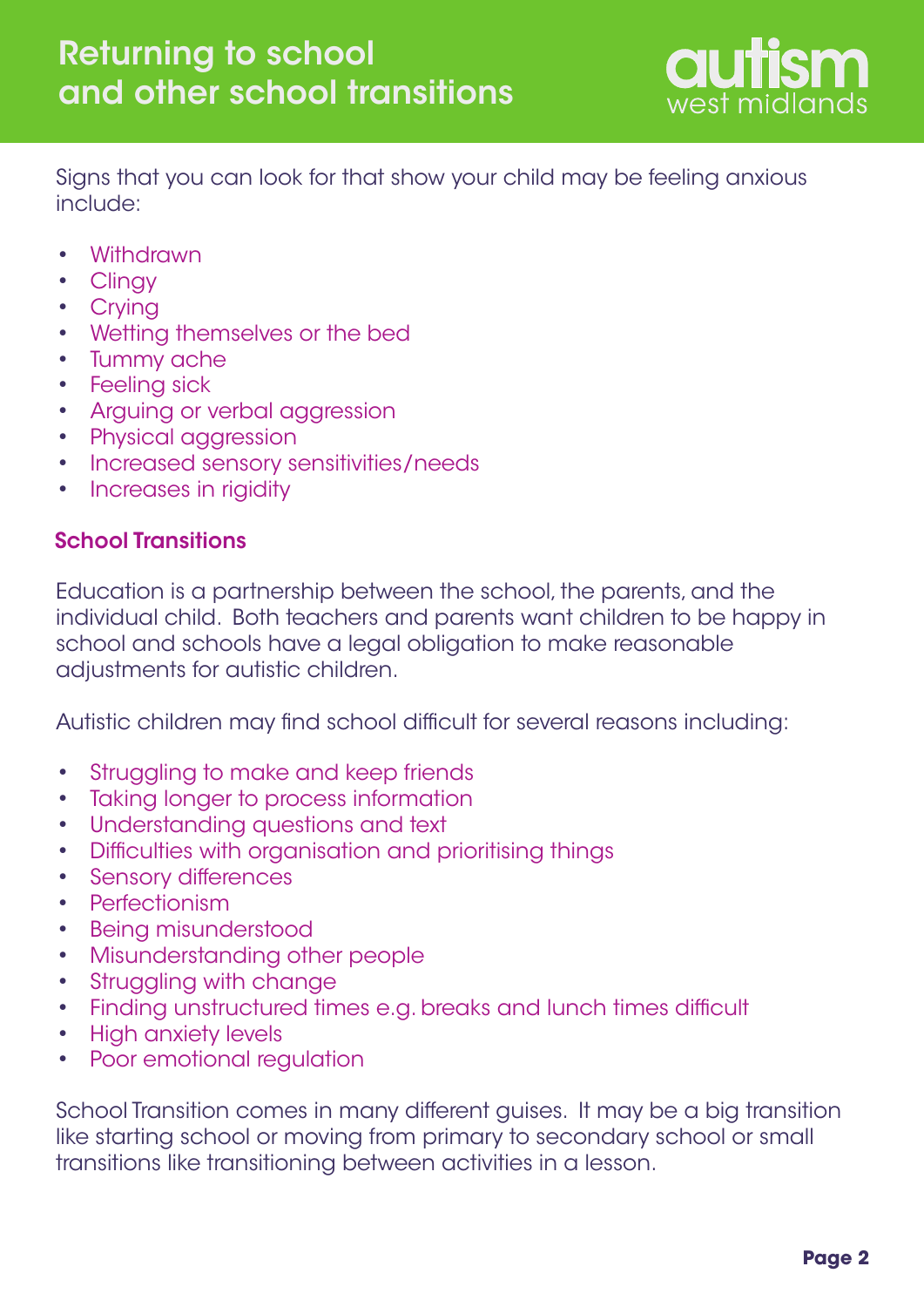# west midlands

# Changing Schools

Once you know what school your child will be attending you can work with your child and feeder school on producing a passport or one to two-page profile about your child. This could outline what your child's interests, strengths and challenges are. It could also include how your child would like to be supported. It is useful to include indicators that your child is unhappy or anxious so teaching assistants and teachers can pick up on these signs and act before bigger problems occur. If your child has significant sensory differences, it is worth doing a separate sensory profile about your child and bullet pointing strategies that you and your child have found useful.

You could check with the feeder school what transition arrangements are in place for your child. All schools arrange visits to the new school, and many get children to complete transition booklets. It is worth checking with your child's current school if your child will get extra visits. If this is not the case, you may be able to arrange extra visits yourself. Some schools may produce social stories for your child to help them prepare for the change and some schools may produce virtual walk around school clips on their websites.

Some children are anxious about transitioning up to a new school. Common anxieties include:

| <b>Starting Primary School</b>          | Moving up to Secondary or High School        |
|-----------------------------------------|----------------------------------------------|
| <b>Feeling scared</b>                   | <b>Not making friends</b>                    |
| <b>Missing parent or carer</b>          | <b>Being bullied</b>                         |
| <b>Getting lost</b>                     | <b>Getting lost</b>                          |
| <b>Not making friends</b>               | Not being able to do the work                |
| <b>Being bullied</b>                    | <b>Homework</b>                              |
| Not liking the teacher                  | <b>Travelling to and from school</b>         |
| Finding the work too hard or too easy   | Not having the right books and equipment     |
| What to do at break and lunch times     | Not knowing what to do if there is a problem |
| What to do when you want the toilet     | Not getting on with a teacher or teachers    |
| Getting picked up at the end of the day | Getting into trouble                         |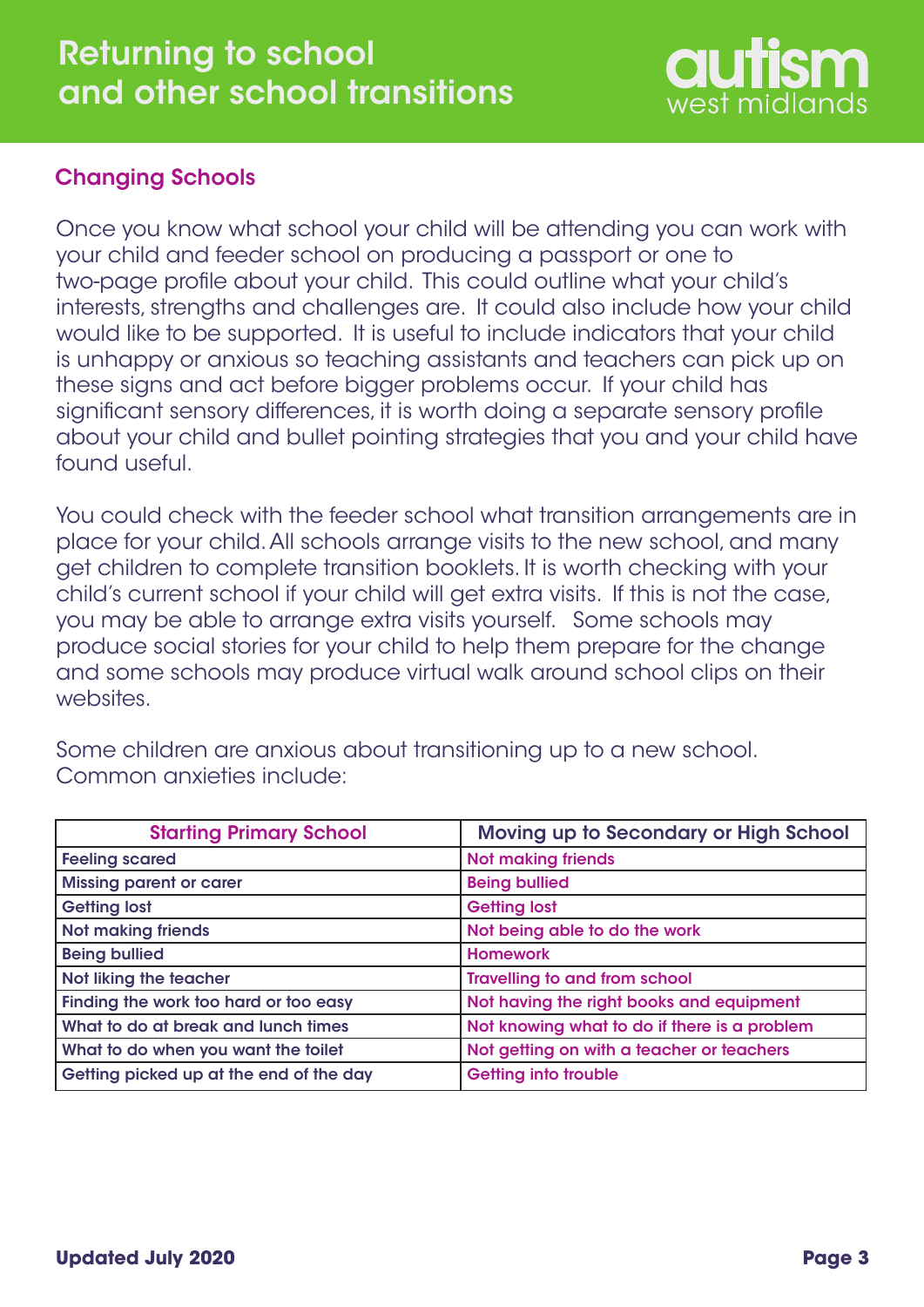

## Talking to your child about changes/return to school

Autistic children should be given opportunity to express their fears. This can be done in a variety of ways depending on the child's age, stage of development and interests. For example, writing a worry diary, using a worry box or drawing how they are feeling.

You can pre-empt some of the anxiety by playing a what if …? game. This entails having a bank of questions on a post-it notes or pieces of card e.g. What if I am bullied? Your child can pick a post it or a card and you can discuss the problem question and possible solution with your child. This could be extended to include some blank cards that your child could write on that you can then discuss. You could record the possible solutions on the back of the post it or card giving your child a permanent record that they can refer to as many times as they want or need to.

You could also discuss what will be similar and what will be different. This gives a balanced view, reassures your child that somethings will be the same and counteracts any possible views that your autistic child may have that everything will be different.

#### Return to school strategies

A countdown visual to the start of a new school or going back to school may be helpful. This could be linked to their special interest by using an image of their special interest with a number on it showing the number of days to go before school starts. They can change the number as it gets nearer and nearer to the date that school starts. For older children they could do a countdown back to school by marking off the days on a calendar.

After a long time away from school you may have to gradually bring the getting up and going to bed times forward so they are used to waking up at a time that is early enough for them to get to school on time.

You could practice doing the school run. Your child could also practice putting on their school uniform. If your child has sensory sensitivities, you may need to wash new school uniforms a few times to get rid of the new feel and smell of the fabric.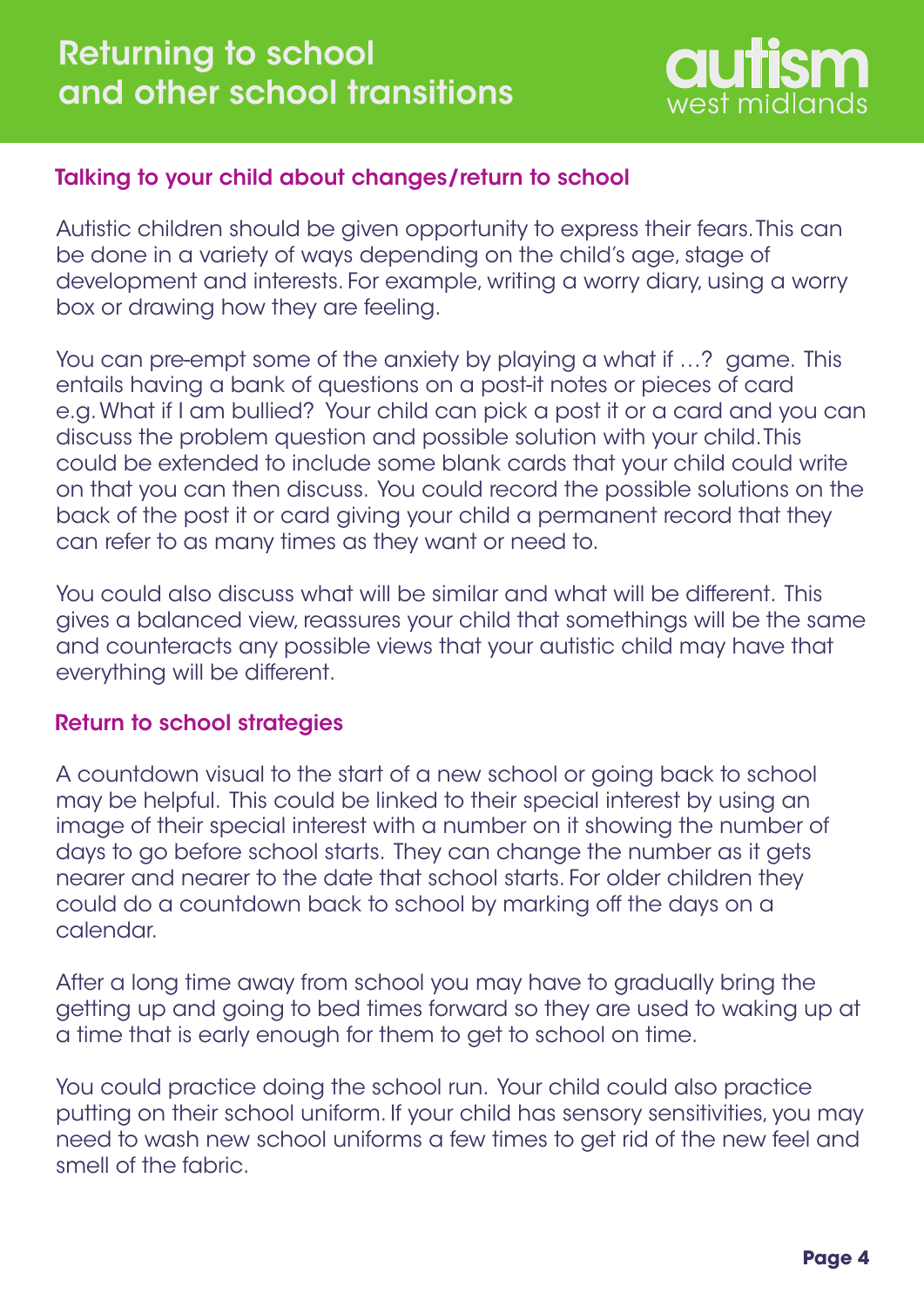

You could colour code maps of the school and timetables and / or create visual timetables. Exercise books can also be colour coded to match the colour coding of the timetable e.g. blue is science, red is maths.

#### Working with school

If you and / or your child have specific anxieties and concerns, try and discuss them with someone in school as soon as possible so that things can be in place before your child returns.

If changing schools, it is a good idea to make an appointment to visit the school and meet the person responsible for special educational needs and the class or form teacher. You can then discuss your child and any additional needs they have and share the passport or one to two-page profile with them. You could take with you any questions that you and your child still have that you have not got answers to during school transition days. If your child has not been given a social story or has access to a virtual tour of the school you could ask if you could take photos or video parts of the school that you can show your child before they start. This would need to be done at the end of the school day when children are not in the school due to safeguarding measures that the school will have in place.

The following strategies may be helpful to your child and may be offered by school but if they are not you can suggest them.

- Visual stress scales e.g. a stress thermometer, or a traffic light system, 5-point scale to help regulate their emotions. •
- **"Buddy" system** to link your child up with supportive peers to help during break and lunch times •
- "Brain break" or Time Out Card if they need to remove themselves from the classroom for a short space of time. It is useful to clarify where your child should go at such times and make sure that your child knows this. •
- **Home school book** to record things in that may be useful to know within school and at home. For older children it may be more appropriate to do this as an email between the class or form teacher and the parent. It is important that a balance or positive and negative things are recorded so it does not become a record of negative things. •
- **Designated, named person** (preferably known to the child) in school, who the child trusts and who will check in with the child at the start, middle and end of the day. •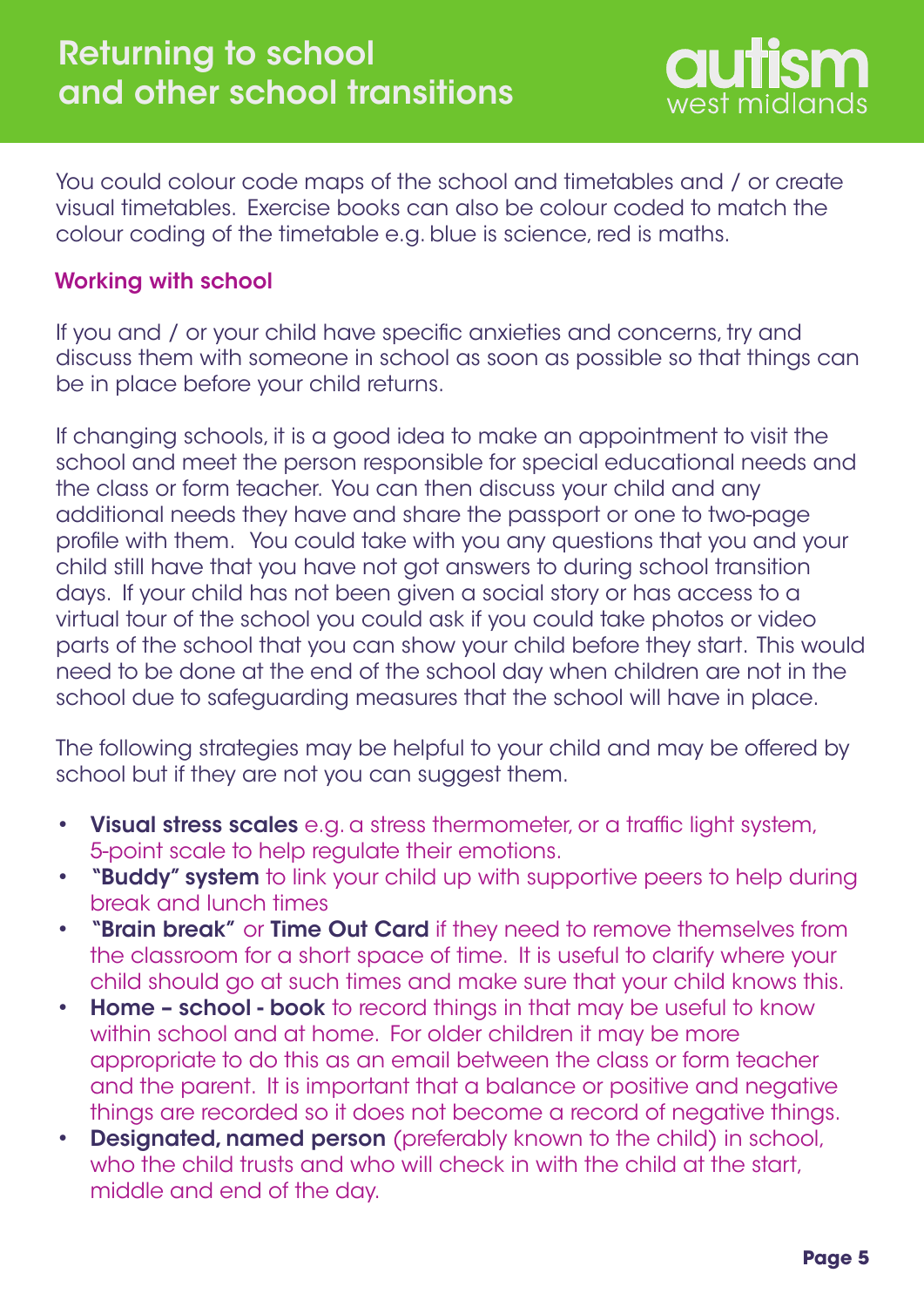

If problems occur contact the school and discuss them at the earliest possible opportunity. Ask if the problems and outcomes of the conversation could be emailed to you or follow it up by emailing the school your interpretation of the problems and outcomes.

Remember when school has finished for the day some autistic children may feel stressed and / or exhausted. Identify with your child a routine that they can follow when school has finished for the day.

#### Coronavirus and returning to school

It may be helpful to support your child to express how the lockdown experience has been for them, this way they are starting with the familiar and what they know. This can be done by producing a "My Lockdown Experience" sheet which can be shared with the child's class teacher to help them understand how life has been for that child.

Include:

- What I liked •
- Any significant events •
- What was difficult? •
- How did I learn best? •
- What am I worried about, going back to school? •

It may also be an idea to share with the teacher the vocabulary that has been used at home around Covid 19 e.g. "because of the germs"

If you have explained why they are in lockdown, then explaining why they will be coming out of lockdown is important. Be logical about it, give them the facts. This may be helpful for some children if it is in the form of a social story. This can be read many times with the child at a time when they are feeling happy and relaxed. You could try practicing social distancing rules.

Find out what changes are in place at school and share these with your child. If the school has not provided your child social stories or information about what will be different, create them yourself.